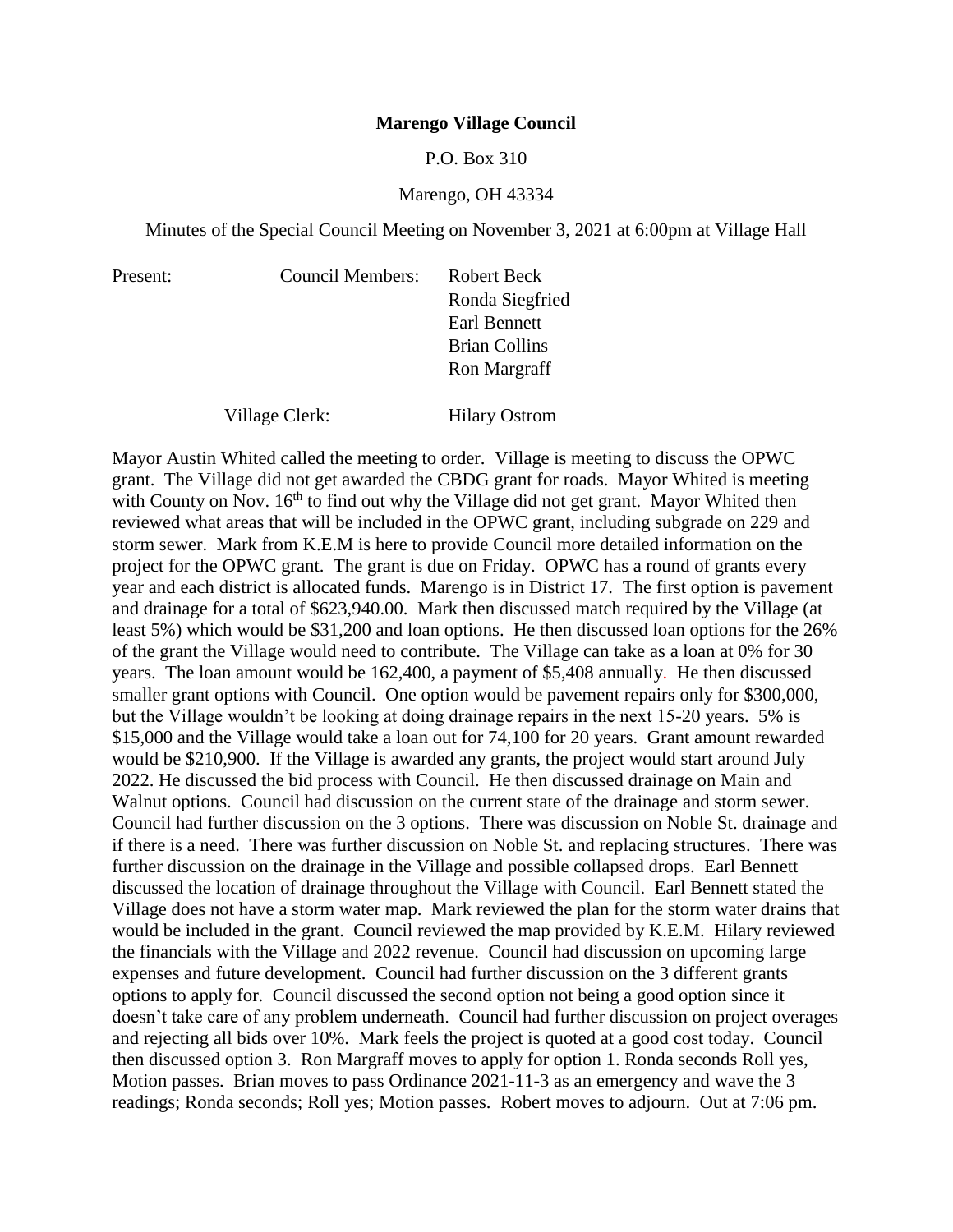# **Marengo Village Council**

## P.O. Box 310

## Marengo, OH 43334

Minutes of the Council Meeting on November 10, 2021 at 6:00pm at Village Hall

| Present: | <b>Council Members:</b>   | Robert Beck           |
|----------|---------------------------|-----------------------|
|          |                           | Ronda Siegfried       |
|          |                           | Earl Bennett          |
|          |                           | <b>Brian Collins</b>  |
|          |                           | Ron Margraff          |
|          |                           | <b>Ricky Caldwell</b> |
|          | Village Clerk:            | <b>Hilary Ostrom</b>  |
|          | <b>Village Solicitor:</b> | <b>Adam Landon</b>    |

Mayor Austin Whited called the meeting to order.

**Minutes:** Brian Collins moves to approve minutes from the October 13, 2021 Council meeting; Ronda Siegfried seconds; Roll Yes; Robert Beck abstains; Motion passes. Ronda Siegfried moves to approve minutes from the November 3, 2021 Council meeting; Robert Beck seconds; Roll Yes; Motion passes.

**Public:** Hilary Ostrom spoke with Council about changing the parcel layout on 60 Hickory Dr. Council had discussion. Hilary will talk to Don Callahan, zoning inspector for more information. Mike Baker informed Council a stop sign needs to be added to Hidden Drive and North.

Mayor Whited informed Council the Village has seen an increase in the overall fund status. Council had discussion on new property owners and business in Marengo. Earl Bennett moves to pay the bills with the addition of Tom's Auto Service; Ron Margraff seconds; Roll yes; Motion passes.

**Old Business:** Mayor Whited attended Bennington Twp.'s meeting. Bennington Twp. is hoping to complete the JEDD by the end of the year. Council had discussion on the Village administrating it. Bennington Twp. is looking at giving Marengo 5% to 7% to administrator. Council had further discussion. Mayor Whited informed Council the OWPC grant was submitted.

## **Committee Reports:**

**Planning:** Nothing at this time

**Fire & Safety:** Nothing at this time.